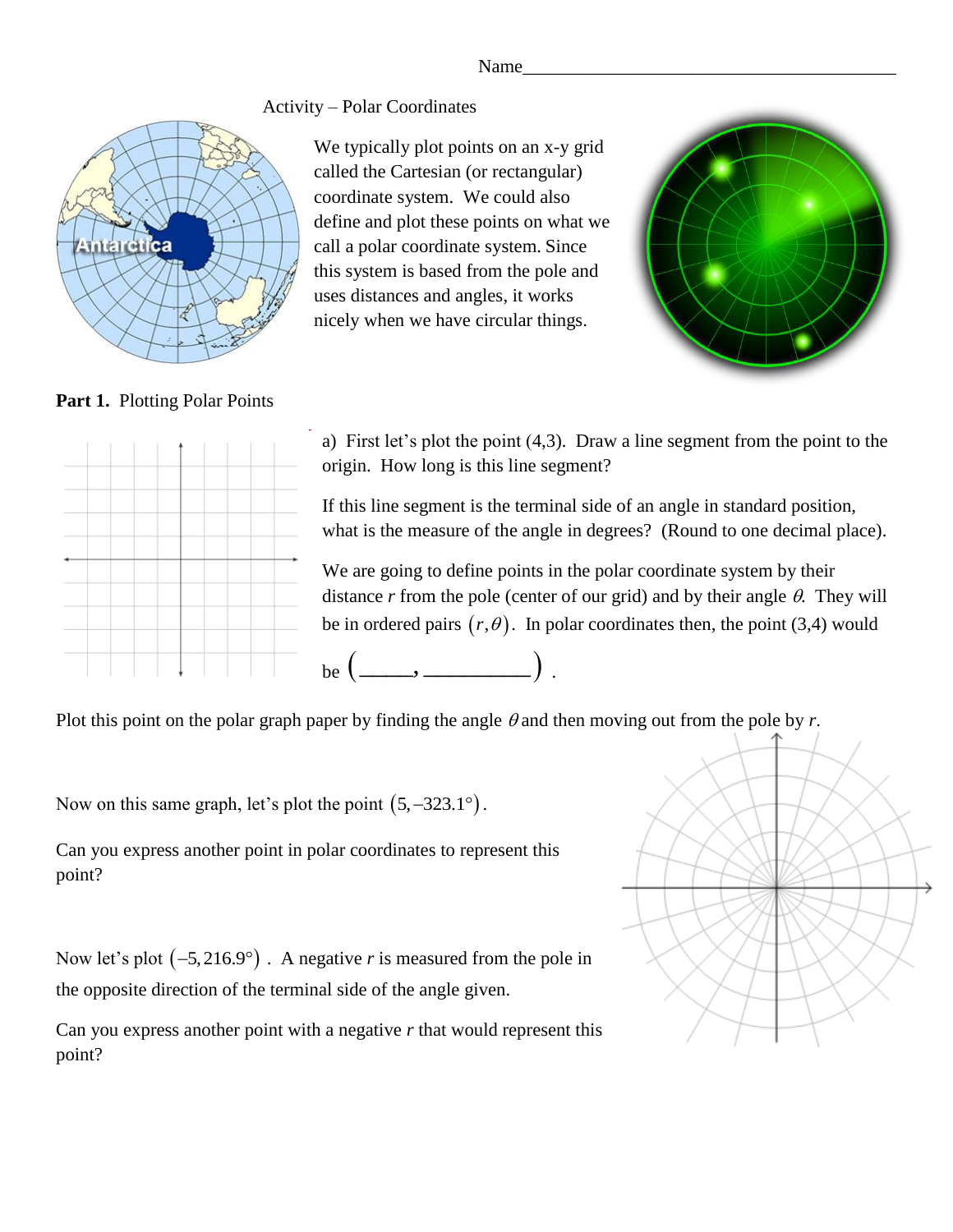b) Plot the following points.

$$
P\left(2, \frac{\pi}{3}\right) \qquad Q\left(-1, \frac{\pi}{2}\right) \qquad R\left(3, \frac{4\pi}{3}\right)
$$

$$
S\left(-2, \frac{\pi}{4}\right) \qquad T\left(-4, \frac{11\pi}{6}\right) \qquad U\left(-\frac{3\pi}{4}, 4\right)
$$

c) For each of the points plotted above, list two other ways to represent that point in polar coordinates.





## **Part 2: Converting Between Coordinate Systems.**

a) Let's start with the Cartesian point  $(x, y)$ . Draw a line segment from the point to the origin and label it *r*.



Make a right triangle with the point at one vertex and *r* as the hypotenuse. Label the lengths of the two legs of this triangle with *x* and *y*. Label the angle from the *x* axis to the hypotenuse  $\theta$ .

To convert to polar coordinates then, how would be find *r*?

How would we find  $\theta$ ?

What if we knew *r* and  $\theta$ ? Can you see how to find *x* and *y*?

b) Complete the following:

| Cartesian to Polar | Polar to Cartesian |
|--------------------|--------------------|
| $r =$              | $x =$              |
| $\theta =$         |                    |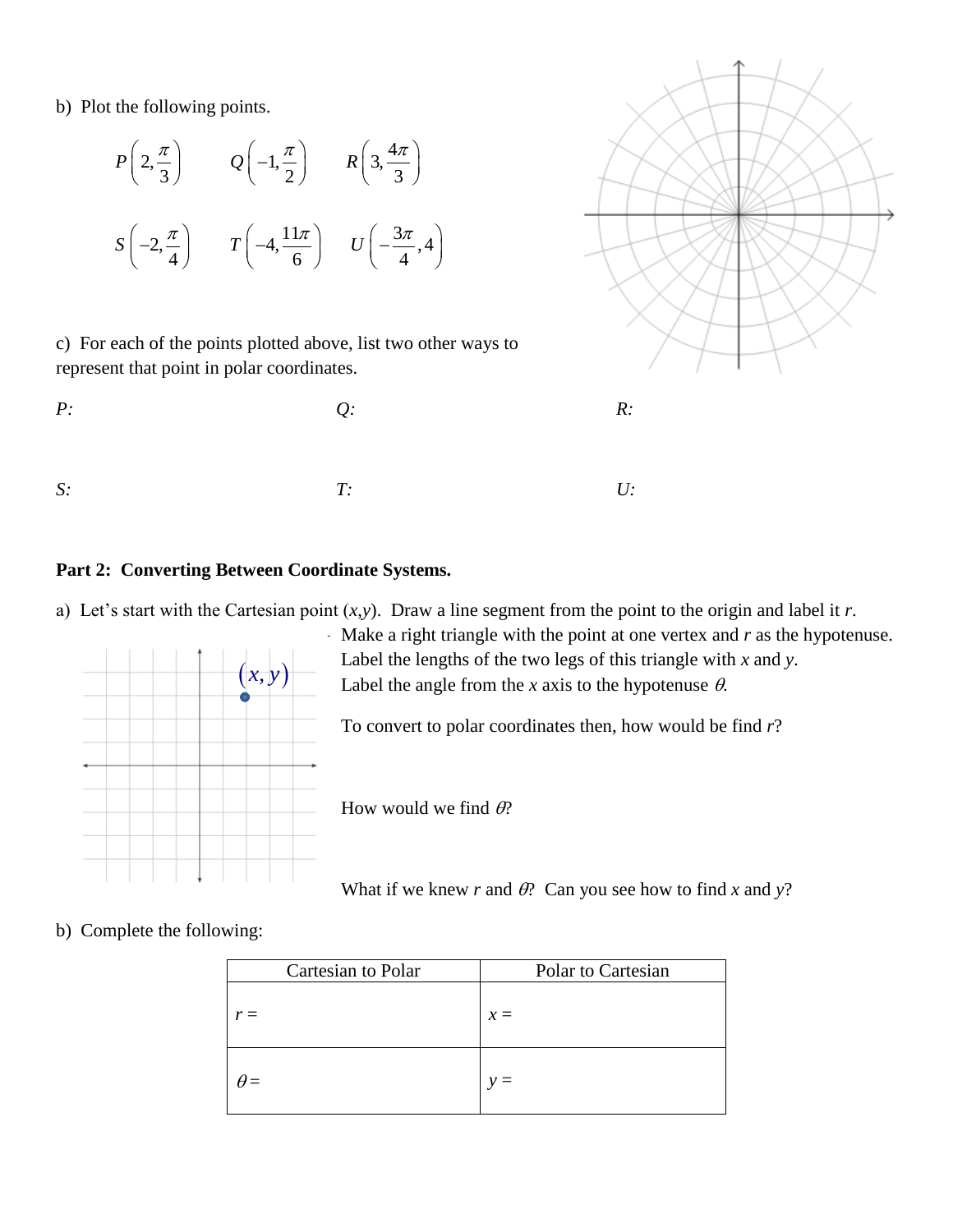- c) Convert the following Cartesian points to polar coordinates in radians.
	- i)  $(-2,5)$  iii)  $(-1, -2)$  iii)  $(3, -1)$

- d) Convert the following polar points to Cartesian.
- i) 2, 4  $\left( \begin{array}{c} \Omega \\ \Omega \end{array} \right)$  $\left(\frac{2}{4}\right)$ ii)  $\left(-1, \frac{5}{1}\right)$ 6  $\left(-1,\frac{5\pi}{6}\right)$ iii)  $\left(4, -\frac{2}{\epsilon}\right)$ 3  $\left(4, -\frac{2\pi}{3}\right)$

e) Graph each equation and then convert to a polar equation and graph.